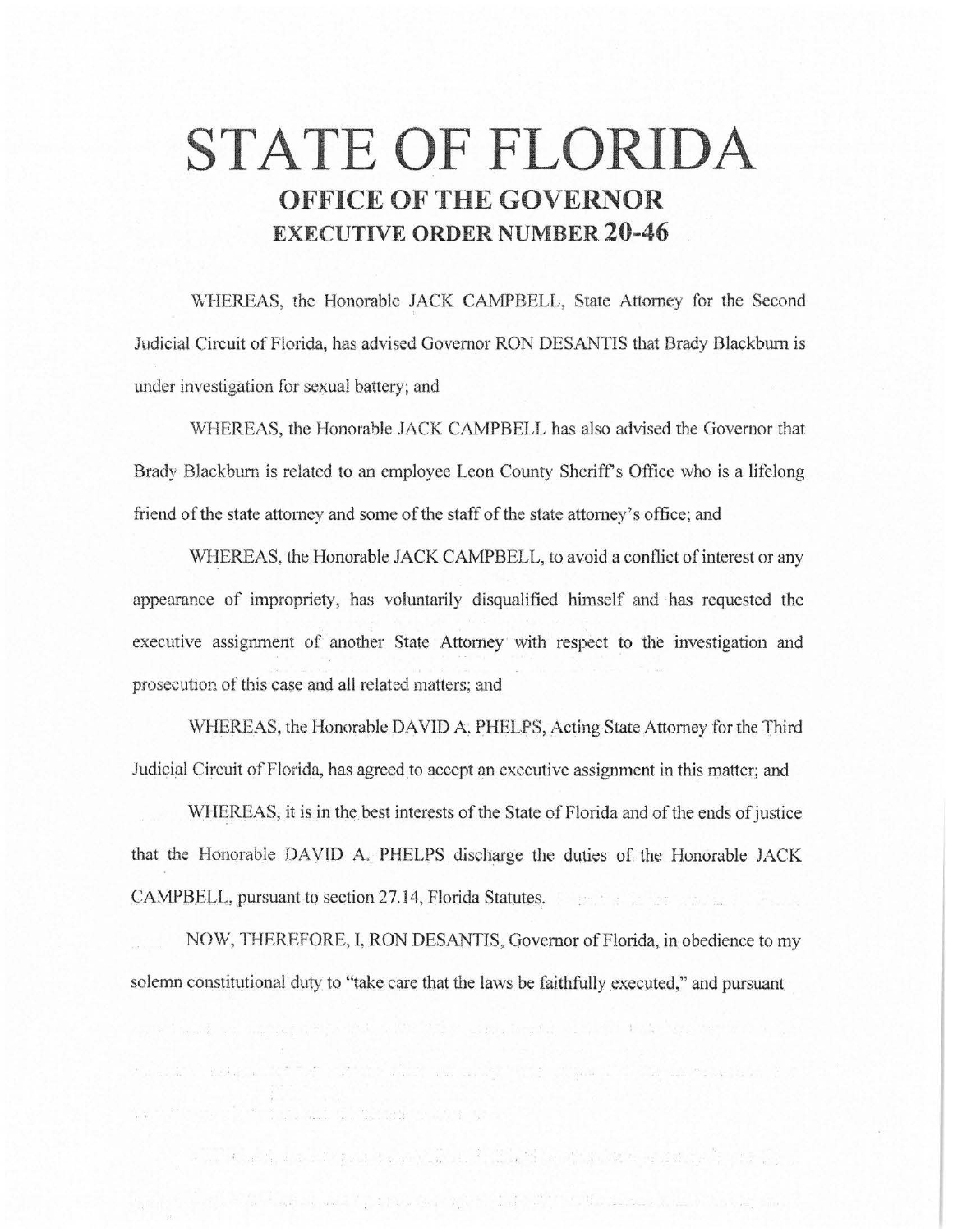to the Constitution and laws of the State of Florida, issue the following Executive Order, effective immediately:

## Section 1.

The Honorable DAVID A. PHELPS, Acting State Attorney for the Third Judicial Circuit of Florida, referred to as the "Assigned State Attorney," is assigned to discharge the duties of the Honorable JACK CAMPBELL, State Attorney for the Second Judicial Circuit of Florida, as they relate to the investigation, prosecution, and all matters related to Brady Blackburn.

## Section 2.

The Assigned State Attorney or one or more Assistant State Attorneys and Investigators, who have been designated by the Assigned State Attorney, shall proceed immediately to the Second Judicial Circuit of Florida, and are vested with the authority to perform the duties prescribed herein.

#### Section 3.

All residents of the Second Judicial Circuit are requested, and all public officials are directed, to cooperate and render whatever assistance is necessary to the Assigned State Attorney, so that justice may be served.

the Common and Common

#### Section 4.

The period of this Executive Assignment shall be for one (1) year, to and including February 24, 2021.

and the state of the state of the state of the state of the state of the state of the state of the state of the